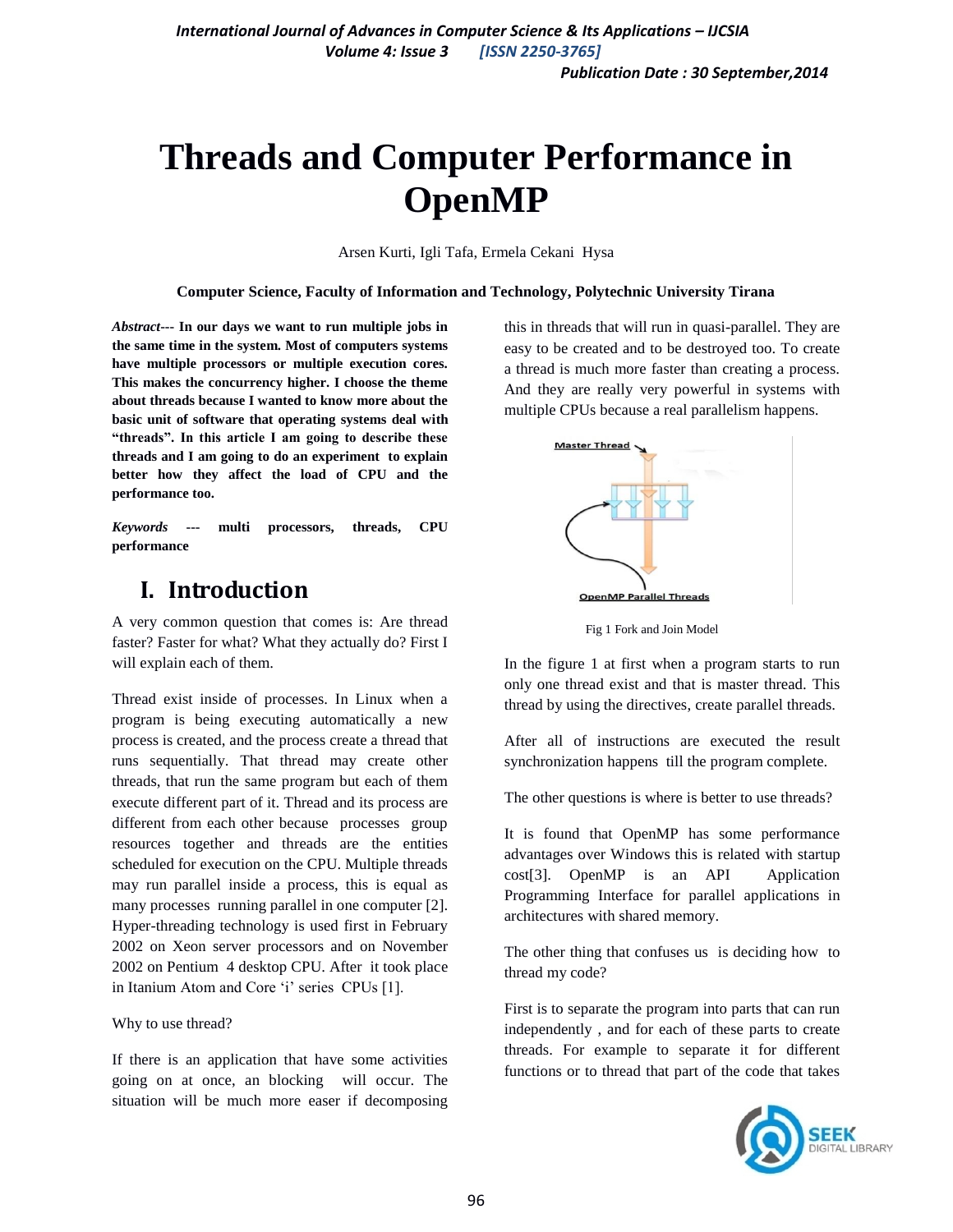more time. In lower level of code OpenMp makes so easy the threading process.

How many parts could we implement to thread this code?

OpenMP library helps me to decide the best number of threads to be used in a code, this will help me for the best speedup. We mustn't spend time creating threads that won't be used.[9]

# **II. Related works**

OpenMP when first presented, lot of scientist find the best solution for complex applications instant of using supercomputers . It published its first API IN 1997 for Fortran one year later for C/C++. [4]. To improve thread level parallelization, synchronization has been tested to extract thread in hardware or in software then they are executed in parallel. [5] Another important thing is Amdahl's Law. This law expected to find maximum improvement to overall system. His law confirm the maximum speeding up of the parallelized version is 1.36 times faster that non parallelized implementation [6]. Another research has been done to compare OpenMP with Pthreads. OpenMP has the advantage of less memory usage and less direct inter-thread communication, Pthreads were OpenMP in lower level. They have almost the same assembly code but their interfaces are very different. [7] Every concept must be very clear to do a experimental work so I will explain two models of threading

**User-level** threading is when a library support thread creation, joining, termination, scheduling. But if a containing process is blocked every other threads of the same process are blocked.

**Kernel –Level threading** are slower than user threads, but blocking one thread will not cause the other threads of the same block to be blocked . On Linux C Library implements threads [8]

# **III. Theory of experiment**

In this section we are going to do two programs, one serial program and the other parallel program. And we are going to study how the loops are parallelize and how the performance is affected. The algorithm and its implementation are explained at section 4. In the end of this article (section 5) we have summarizes our findings and also the future prospects.

## *A. Environment*

I executed my code on Ubuntu OS 12.04. chooseOpenMP to do the experiment because it provide parallel executions also it has a high capacity which grows up every day. The hardware I used was Pentium(R) Dual-core CPU with 2 GB of RAM. The operating system was 64 bit.

## **B. Programming Languages**

Two create two programs with the same soft but one serial execution and one parallel execution I choose C programming language because I was very familiar with it, and Open multi processing supports very well programming in C language.

# **IV. Experiment Phase**

In the next section of the article a quick view of the experimental phase is presented. Two programs are executed in Ubuntu to find the maximum in a vector but one of them in serial and one in parallel. We measured their time of execution. The parallelization is done by #pragma omp directory. We include the <time.h> library to be able to call the function omp\_getwtime() We cached the time before and after execution, find the difference between them and that is exactly the time of execution.

# **A. Algorithm of the experiment**

The experiment is performed in a multiprocessor computer.

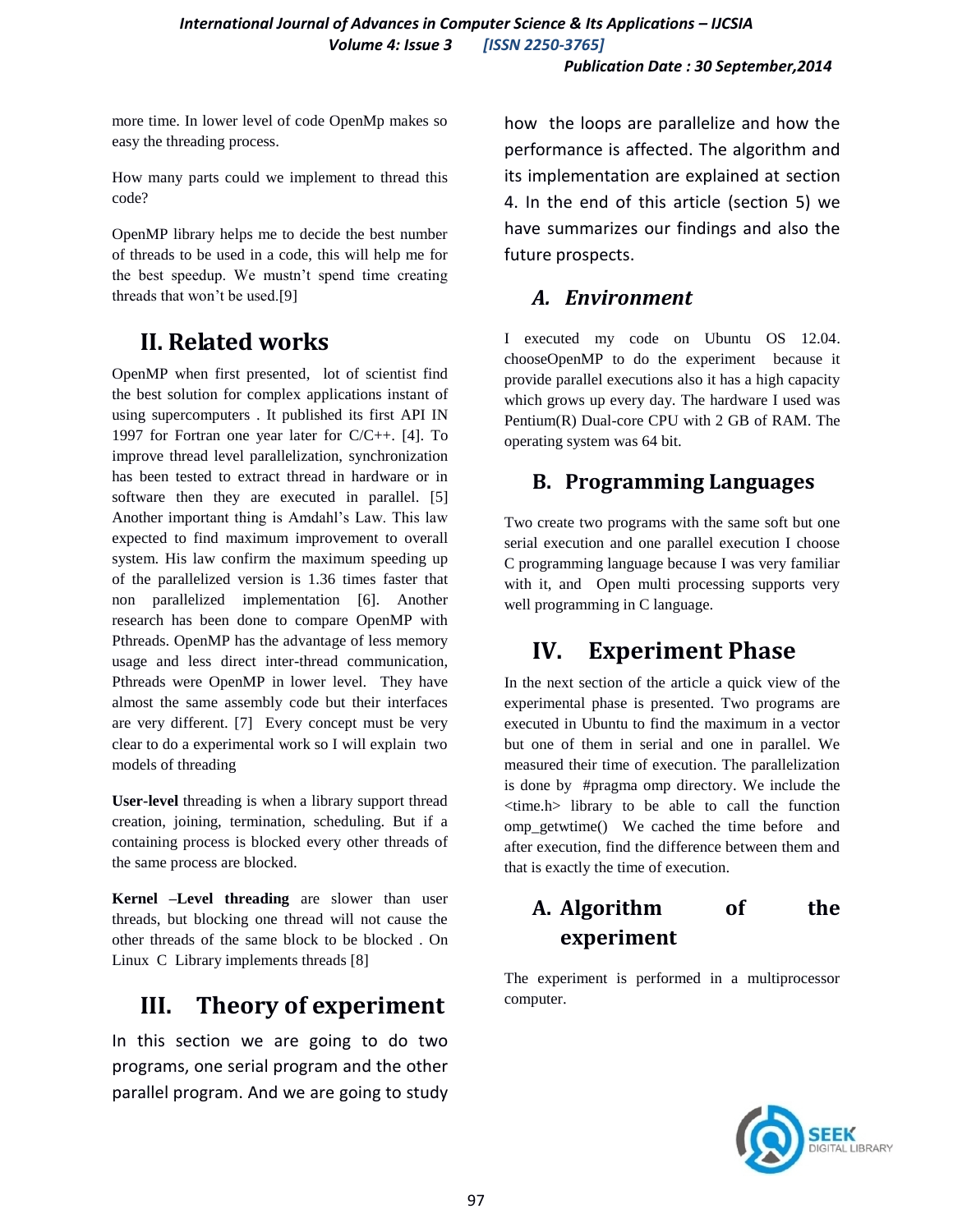### *International Journal of Advances in Computer Science & Its Applications – IJCSIA Volume 4: Issue 3 [ISSN 2250-3765]*

*Publication Date : 30 September,2014*



#### **Fig 2: Algorithm scheme**

- 1. Start the program
- 2. Let`s suppose that the first element of the array is maximum.
- 3. The variable goes till the end of an array.
- 4. If another element of the array is bigger than the first maximum, that element becomes the maximum of an array.
- 5. End of the program

# **V. Experim. Environment**

First of all we have installed UBUNTU OS in my computer, then execute

#### **sudo apt-get install gcc-4.6**

command in the terminal to install OpenMp Library.

To execute the program we used these command:

- **1- Open terminal**
- **2- cd Desktop**
- **3- gcc –fopenmp serialproject.c –o serialproject**
- **4- ./serialproject**
- **5- gcc –fopenmp parallelproject.c –o parallelproject**
- **6- ./parallelproject**



**Fig 3: Executing two programs**

## **A. Observation of Experiment**

While the program was running we directly open the system monitor to see what happens.

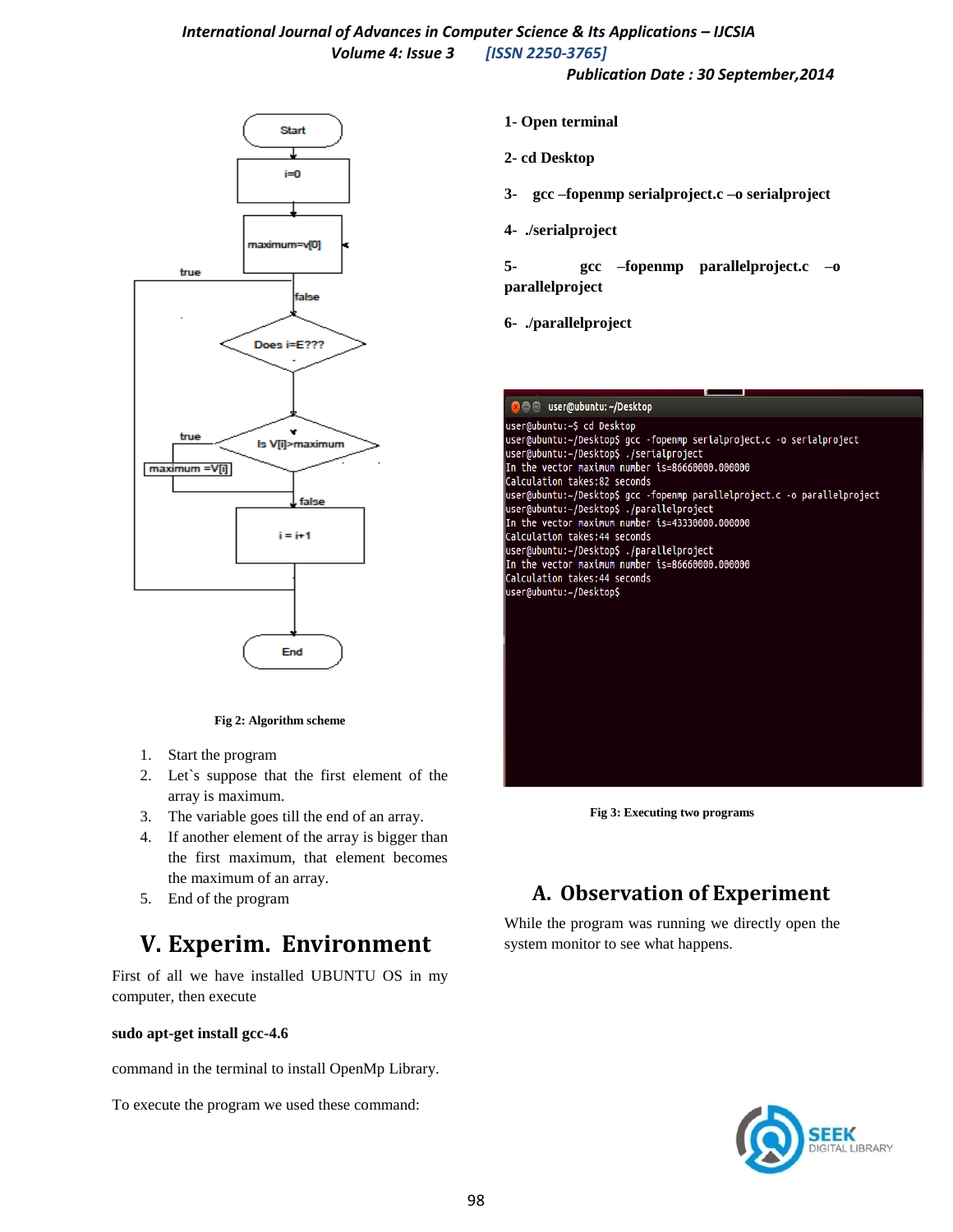|        | <b>BOO</b><br><b>System Monitor</b>                           |             |          |    |                        |                    |
|--------|---------------------------------------------------------------|-------------|----------|----|------------------------|--------------------|
| C      | Processes<br>Resources File Systems                           |             |          |    |                        |                    |
| $\Box$ | Load averages for the last 1, 5, 15 minutes: 1.53, 1.33, 1.01 |             |          |    |                        | Refresh View +     |
|        | <b>Process Name</b>                                           | <b>User</b> | % CPU +  | ID | Memo Priority          |                    |
|        | parallelproject                                               | user        | 87       |    | 4146 763.1 N Normal    |                    |
|        | na qnome-system-monitor                                       | user        | 6.       |    | 3977 9.4 MiE Normal    |                    |
|        | $\Box$ compiz                                                 | user        | $\Omega$ |    | 1834 53.5 Mi Normal    |                    |
|        | evince                                                        | user        | $\Omega$ |    | 3999 57.4 Mi Normal    |                    |
|        | <b><i>C</i></b> nautilus                                      | user        | $\Omega$ |    | 1852 59.8 Mi Normal    |                    |
|        | <b>Exinced</b>                                                | user        | $\Omega$ |    | 4006 456.0 K Normal    |                    |
|        | pulseaudio                                                    | user        | $\Omega$ |    | 1747 2.4 MiE Very High |                    |
|        | a bash                                                        | user        | $\Omega$ |    | 3853 1.4 MiE Normal    |                    |
| ¢      | ◈ qnome-pty-helper                                            | user        | $\Omega$ |    | 3852 816.0 K Normal    |                    |
|        | gnome-terminal                                                | user        | $\Omega$ |    | 3843 6.2 MiE Normal    |                    |
|        | ◈ gvfsd-recent                                                | <b>user</b> | $\Omega$ |    | 2953 3.9 MiE Normal    |                    |
|        | soffice.bin                                                   | <b>user</b> | $\Omega$ |    | 2901 63.1 Mi Normal    |                    |
|        | <b>♦</b> oosplash                                             | user        | $\Omega$ |    | 2880 1.1 MiE Normal    |                    |
|        | Thurst unity-music-daemon                                     | user        | $\Omega$ |    | 2259 2.1 MiF Normal    |                    |
|        |                                                               |             |          |    |                        | <b>End Process</b> |

**Fig 3 :Linux processes System Monitor**

Process table in graph form shows CPU performance memory and network performance too. By clicking over processes overview all the programs currently running on system because a lot of them run in background. To see which process uses larger CPU time we click *% CPU* so it will sorted automatically. In figure 3 parallel project uses the most % of CPU



**Fig 4: Linux Resources history**

Resources history: There are two processors in computer and each of it has different history line. During the real time running is shown CPU utilization. Memory and Swap History we can see two running real-time graphs, one part of memory used by the user and the other swap space used by user. Network history: shows how many data will be send or will be received in the network interfaces

# **VI. Results**

The reason why I worked with this theme was to be well informed about parallelism in computer systems and to see better in practice how it works. First I measure the time for the first execution, **parallel for directive**, then we measured it twice .The execution time was approximately two times faster. Every application must be thread because the same program, the same numbers, the same logic, analogically by few words the same work is done faster by using parallel region than serial region. Here is the advantages of parallel version.

## **VII. Future Work**

By seeing how technology has evolved till nowadays the future seems to be everything computerized. So the matter of time is the most critical point. OS communities will be expanded much more by using multithreading for application-level parallelism. The sequential thread-based programming will be less efficient since the numbers of cores are increasing more and more.

### **References**

[1]http://www.xbitlabs.com/articles/cpu/displat/pentium4- 3066.html

[2]Modern Operating Systems Tanenbaum

[3]Basic OpenMP Threading Overhead

[4]http://en.wikipedia.org/wiki/OpenMP#History

[5] A Clustered Approach to Multithread Processors

[6] Validity of the single processor approach to the achieving Large scale computing capabilities.

[7]Using OpenMP,Portable Shared Memory Parallel Programming Ruud Van Der Pas.

[8]http://en.wikipedia.org/wiki/Thread\_(computing)

[9] Programming on Parallel Machines Califonia University

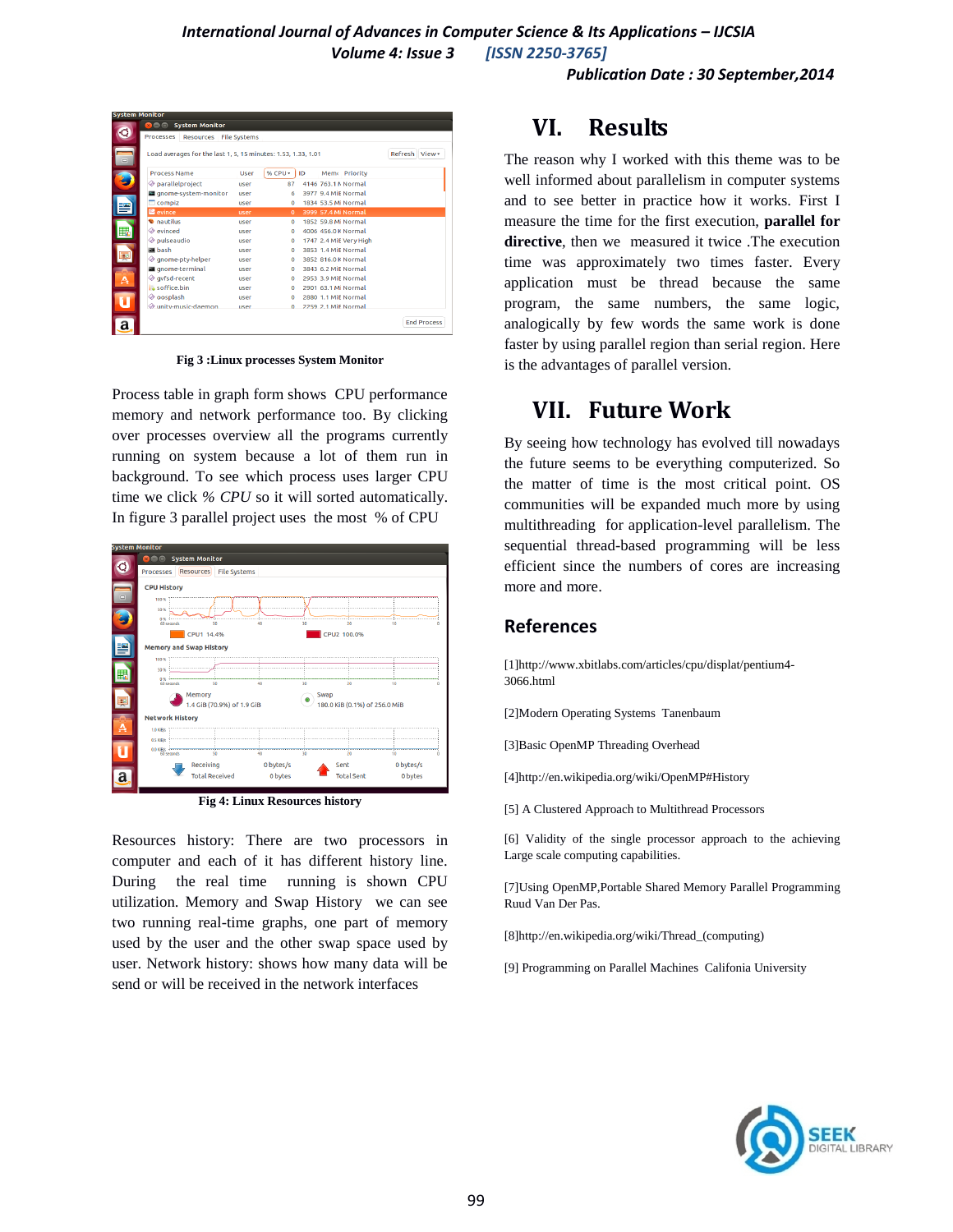### **APPENDIX**

### **Serial programming**

#include<stdio.h

#include<stdlib.h>

#include<time.h>

#include<omp.h>

#define E 200000000

float v[E];

int main(void)

#### {

```
float maximum=-10000;
```
intstart\_time,end\_time;

longi, $x=0$ ; int  $y=0$ ;

start\_time=omp\_get\_wtime(); // put the time at the beginning of execution

 $for(i=0; i < E; i++)$ 

 $v[i]=i*0.4333;$ 

 $for(i=0; i < E; i++)$ 

{

```
if (maximum < v[i])
```
maximum=v[i];

```
for (x=0;x<100;x++)
```

```
y=x*0.7;
```

```
}
```
end\_time=omp\_get\_wtime(); // time since a fixet point in the past printf("In the vector maximum number is=%f\n",maximum); printf("Calculation takes:%d seconds\n", end\_time-start\_time); }

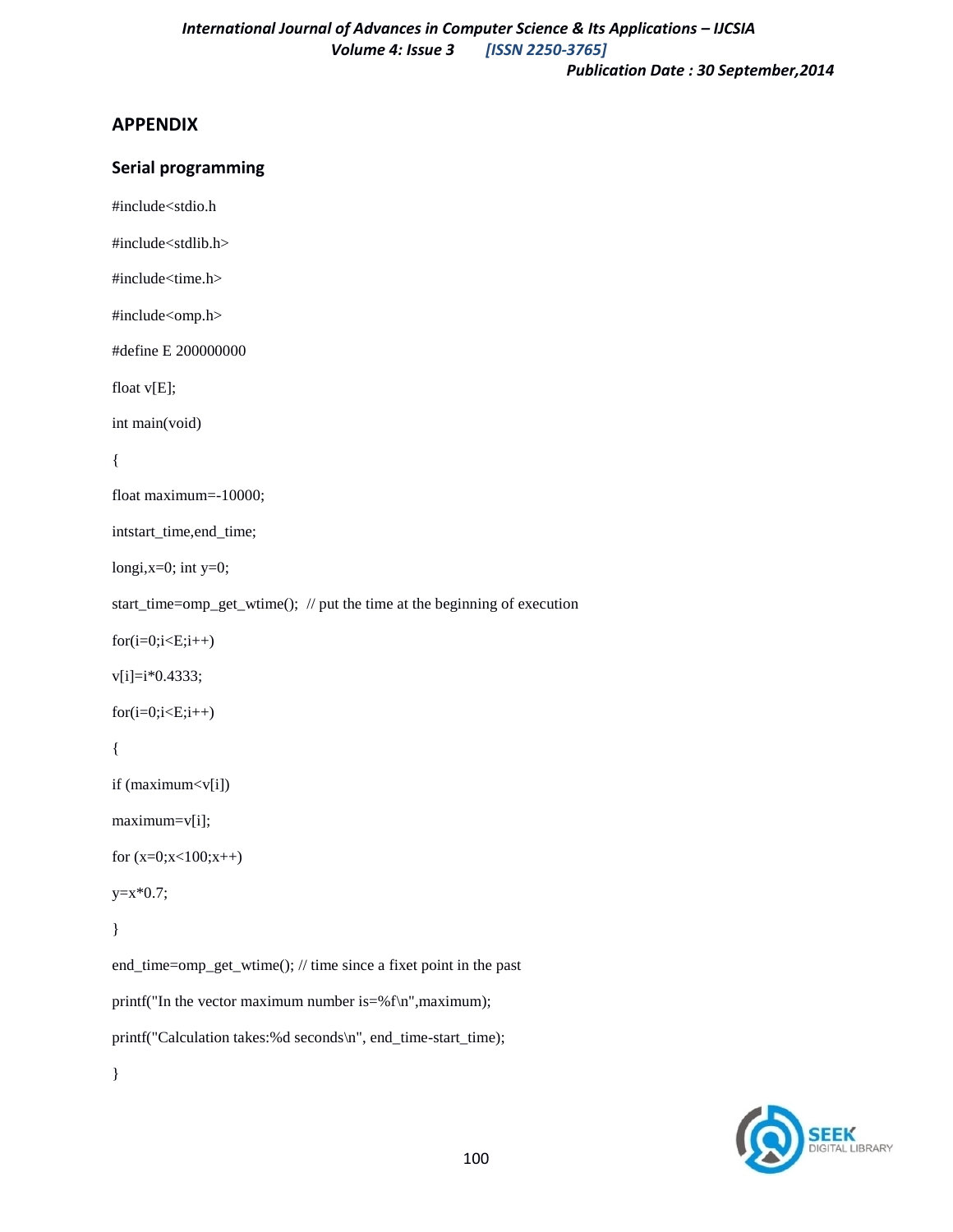### **Parallel Programming**

#include<stdio.h>

#include<stdlib.h>

#include<time.h>

#include<omp.h>

#define E 200000000

#define NUM\_THREAD 3

float v[E];

int main(void)

{

float maximum=-10000;

intstart\_time,end\_time;

longi,x=0;

int y=0;

intnthr;

```
floatth_max[NUM_THREAD]={0.0,0.0,0.0};
```
start\_time=omp\_get\_wtime();

#pragma omp parallel private(i,x,y,maximum),shared(v,th\_max) // code inside this reagon runs in parallel

{

#pragma omp for

 $for(i=0; i < E; i++)$ 

v[i]=i\*0.4333;

nthr=omp\_get\_num\_threads();

#pragma ompfor //parallel keyward is needed to create some new threads

 $for(i=0; i < E; i++)$ 

#### {

```
if(maximum<v[i])
```
maximum=v[i];

for (x=0;x<100;x++)

 $y=x*0.7;$ 

}